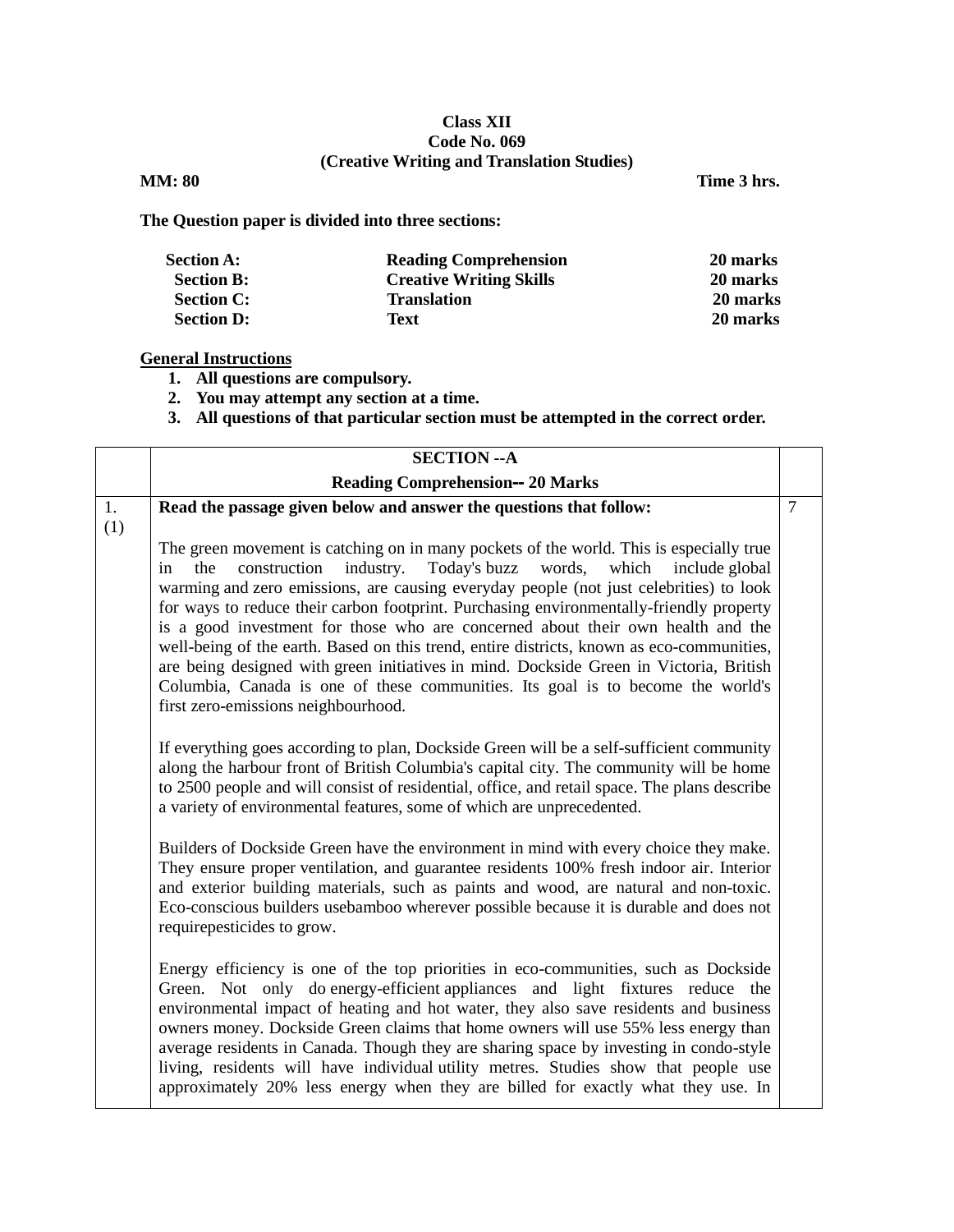|     | addition, water is treated at Dockside Green and reused on site for flushing toilets.                                                                                                                                                                                                                                                                                                                                                                                                                                                                                 |                                |
|-----|-----------------------------------------------------------------------------------------------------------------------------------------------------------------------------------------------------------------------------------------------------------------------------------------------------------------------------------------------------------------------------------------------------------------------------------------------------------------------------------------------------------------------------------------------------------------------|--------------------------------|
|     | Planners of eco-communities such as Dockside Green must take the future into account.<br>Dockside Green plans on reusing 90% of its construction waste. They also plan to<br>continue using local suppliers for all of their transport and maintenance needs. This is a<br>great way to reduce emissions. Dockside residents will be encouraged to make use of a<br>mini transit system and buy into the community's car share program. Finally, plans are in<br>the works for a high-tech heating system that will use renewable biomass instead of<br>fossil fuels. |                                |
|     | The first two stages of development at Dockside Green have already been completed,<br>and many other plans are in the works. Other smaller eco-villages can be found around<br>the world. These are also known as intentional communities. Most have a small<br>population of 50-150 residents. Residents of these communities aim to reduce<br>their carbon footprint and be models for sustainable living.                                                                                                                                                          |                                |
| 1.1 | On the basis of your understanding of the passage answer the<br>following:--                                                                                                                                                                                                                                                                                                                                                                                                                                                                                          |                                |
|     | Would you want to live in an eco-community now or in the future? Why or why<br>a.<br>not?                                                                                                                                                                                                                                                                                                                                                                                                                                                                             | $\overline{2}$<br>$\mathbf{1}$ |
|     | What drawbacks do you think residents might find living at Dockside Green?<br>b.<br>What do you think is the most important "green initiative" for eco-builders at this<br>C <sub>1</sub>                                                                                                                                                                                                                                                                                                                                                                             | $\mathbf{1}$                   |
|     | time in history? Why did you choose this?<br>If there was a car share program in your community would you consider using it<br>d.<br>instead of owning a car? Why or why not?                                                                                                                                                                                                                                                                                                                                                                                         | $\overline{2}$                 |
|     | Find words from the passage which mean the same as the following:-<br>e.                                                                                                                                                                                                                                                                                                                                                                                                                                                                                              | 1                              |
|     | A material that does not contain poisonous chemicals<br>$\mathbf{i}$                                                                                                                                                                                                                                                                                                                                                                                                                                                                                                  |                                |
|     | ii Something that has never been recorded before.                                                                                                                                                                                                                                                                                                                                                                                                                                                                                                                     |                                |
| 2.  | Read the story given below and answer the questions that<br>follow:-                                                                                                                                                                                                                                                                                                                                                                                                                                                                                                  | $\overline{7}$                 |
|     | "Towards midnight the rain ceased and the clouds drifted away, so that the sky was<br>scattered once more with the incredible lamps of stars. Then the breeze died too and<br>there was no noise save the drip and tickle of water that ran out of clefts and spilled<br>down, leaf by leaf, to the brown earth of the island. The air was cool, moist, and clear;<br>and presently even the sound of the water was still. The beast lay huddled on the pale<br>beach and the stains spread, inch by inch.                                                            |                                |
|     | The edge of the lagoon became a streak of phosphorescence which advanced minutely,<br>as the great wave of the tide flowed. The clear water mirrored the clear sky and the<br>angular bright constellations. The line of phosphorescence bulged about the sand grains<br>and little pebbles; it held them each in a dimple of tension, then suddenly accepted them<br>with an inaudible syllable and moved on.                                                                                                                                                        |                                |
|     | Along the shoreward edge of the shallows the advancing clearness was full of strange,<br>moonbeam-bodied creatures with fiery eyes. Here and there a larger pebble clung to its                                                                                                                                                                                                                                                                                                                                                                                       |                                |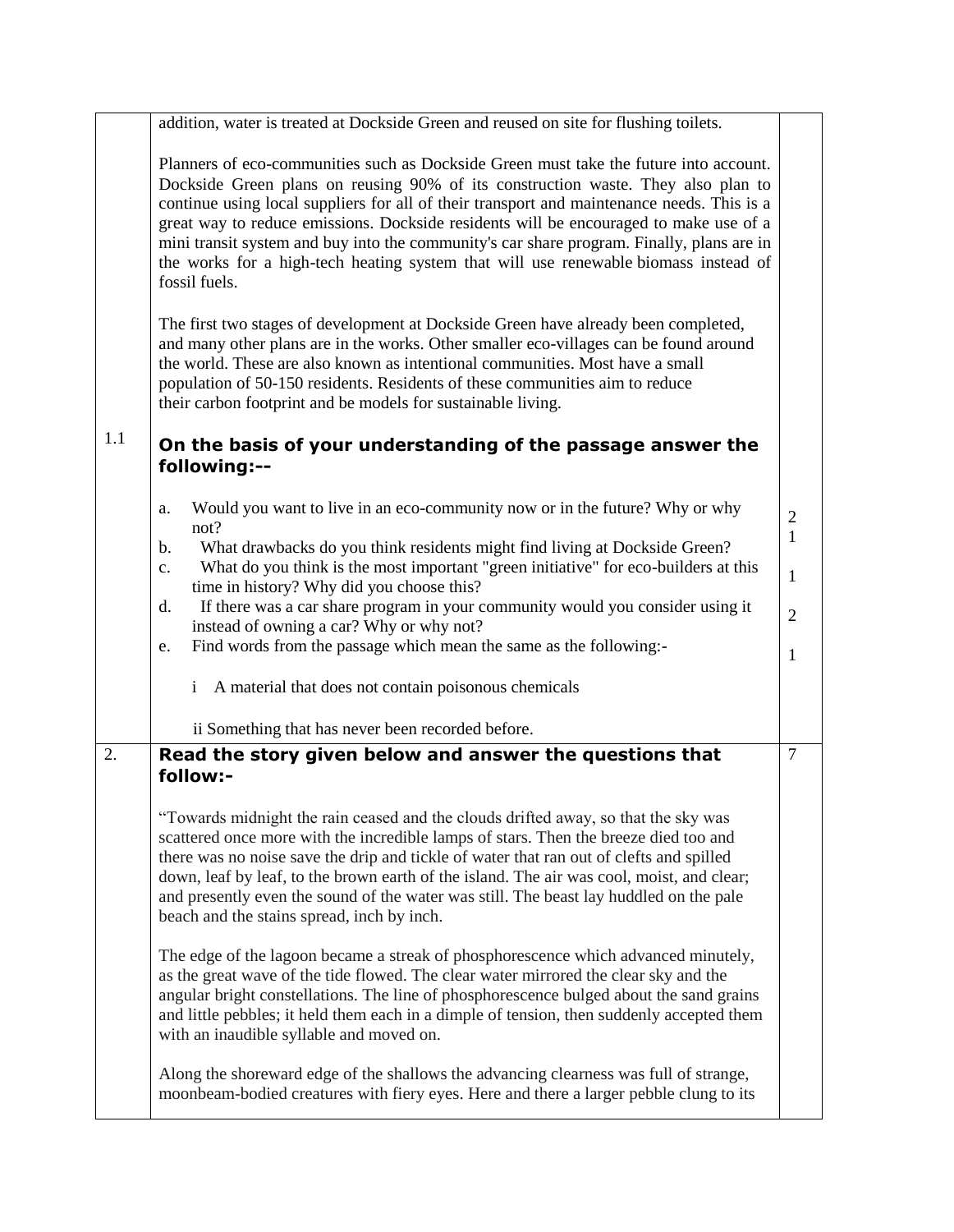|    | own air and was covered with a coat of pearls. The tide swelled in over the rain-pitted<br>sand and smoothed everything with a layer of silver. Now it touched the first of the<br>stains that seeped from the broken body and the creatures made a moving patch of light<br>as they gathered at the edge. The water rose further and dressed Simon's coarse hair with<br>brightness. The line of his cheek silvered and the turn of his shoulder became sculptured<br>marble. The strange, attendant creatures, with their fiery eyes and trailing vapours busied<br>themselves round his head. The body lifted a fraction of an inch from the sand and a<br>bubble of air escaped from the mouth with a wet plop. Then it turned gently in the water. |                                                               |
|----|---------------------------------------------------------------------------------------------------------------------------------------------------------------------------------------------------------------------------------------------------------------------------------------------------------------------------------------------------------------------------------------------------------------------------------------------------------------------------------------------------------------------------------------------------------------------------------------------------------------------------------------------------------------------------------------------------------------------------------------------------------|---------------------------------------------------------------|
|    | Somewhere over the darkened curve of the world the sun and moon were pulling; and<br>the film of water on the earth planet was held, bulging slightly on one side while the<br>solid core turned. The great wave of the tide moved further along the island and the<br>water lifted. Softly, surrounded by a fringe of inquisitive bright creatures, itself a silver<br>shape beneath the steadfast constellations, Simon's dead body moved out towards the<br>open sea."                                                                                                                                                                                                                                                                               |                                                               |
|    | On the basis of your understanding of the passage answer the following :--                                                                                                                                                                                                                                                                                                                                                                                                                                                                                                                                                                                                                                                                              |                                                               |
|    | a. Complete this sentence:---A larger pebble clung to its own -------------and was covered<br>with a-----------------------<br>b. What does the author mean when he says, "the sun and moon were pulling".<br>c What kind of weather is described in the beginning of the passage?<br>d. What were the attendant creatures attending?<br>e. The word that means,"that cannot be heard" is -------------------------                                                                                                                                                                                                                                                                                                                                     | 1<br>1<br>$\mathbf{1}$<br>$\overline{2}$<br>$\mathbf{1}$<br>1 |
|    |                                                                                                                                                                                                                                                                                                                                                                                                                                                                                                                                                                                                                                                                                                                                                         |                                                               |
|    | What is the theme of the story given here?                                                                                                                                                                                                                                                                                                                                                                                                                                                                                                                                                                                                                                                                                                              |                                                               |
| 3. | Read the poem and answer the questions that follow:-                                                                                                                                                                                                                                                                                                                                                                                                                                                                                                                                                                                                                                                                                                    | 6                                                             |
|    | Come and hire me,"                                                                                                                                                                                                                                                                                                                                                                                                                                                                                                                                                                                                                                                                                                                                      |                                                               |
|    | I cried, while in the morning                                                                                                                                                                                                                                                                                                                                                                                                                                                                                                                                                                                                                                                                                                                           |                                                               |
|    | I was walking on the stone-paved road.<br>Sword in hand, the King came in his chariot.<br>He held my hand and said, "I will hire you with my power."<br>But his power counted for nought, and he went away in his chariot.                                                                                                                                                                                                                                                                                                                                                                                                                                                                                                                              |                                                               |
|    | In the heat of the midday the houses stood with shut doors.                                                                                                                                                                                                                                                                                                                                                                                                                                                                                                                                                                                                                                                                                             |                                                               |
|    | I wandered along the crooked lane.<br>An old man came out with his bag of gold.<br>He pondered and said, "I will hire you with my money."<br>He weighed his coins one by one, but I turned away.                                                                                                                                                                                                                                                                                                                                                                                                                                                                                                                                                        |                                                               |
|    | It was evening. The garden hedge was all a flower.<br>The fair maid came out and said, "I will hire you with a smile."<br>Her smile paled and melted into tears, and she went back alone into the dark.                                                                                                                                                                                                                                                                                                                                                                                                                                                                                                                                                 |                                                               |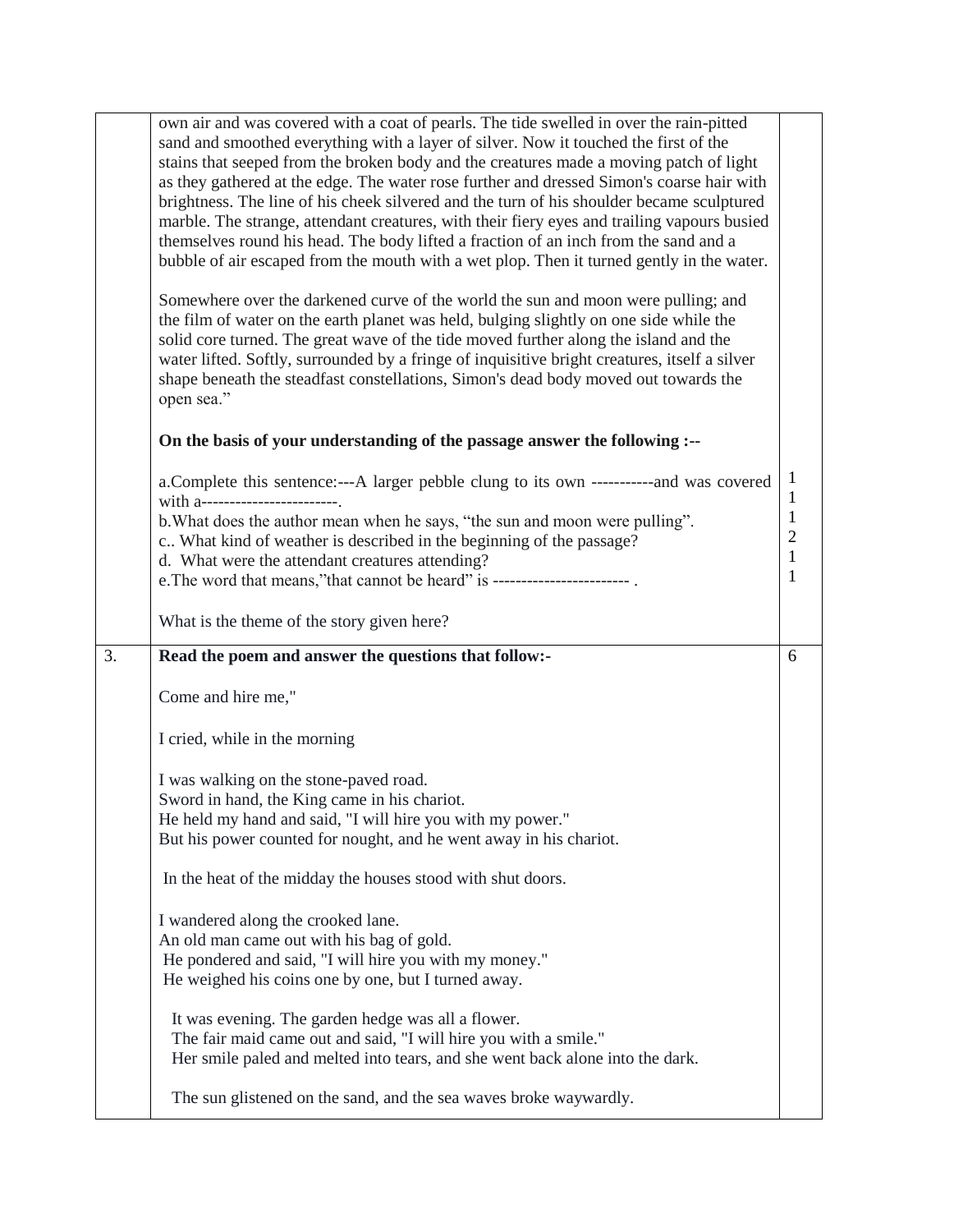|                | A child sat playing with shells.                                                          |                |
|----------------|-------------------------------------------------------------------------------------------|----------------|
|                | He raised his head and seemed to know me, and said, "I hire you with nothing."            |                |
|                | From thence forward that bargain struck in child.                                         |                |
|                |                                                                                           |                |
|                | What are the symbols of power in the first stanza?<br>a.                                  | 1              |
|                | How were the efforts made to hire the narrator?<br>b.                                     | $\overline{c}$ |
|                | Why could the child hire the narrator so easily?<br>$C_{\bullet}$                         | $\overline{c}$ |
|                | Name the poetic device used in the line--<br>d.                                           | 1              |
|                |                                                                                           |                |
|                | The sun glistened on the sand,<br>i.                                                      |                |
|                |                                                                                           |                |
|                | and the sea waves broke waywardly.                                                        |                |
|                | <b>SECTION B:</b>                                                                         |                |
|                | <b>Creative Writing skills (20 marks)</b>                                                 |                |
| $\overline{4}$ | A well known educationist A.P.J.Abdul Kalam was invited to address All India Edu          | 6              |
|                | -Leaders conference held in new Delhi .A.P.J. Abdul Kalam made a powerful speech          |                |
|                | championing the cause of real education in India.in his speech he stressed that simply    |                |
|                | passing in the examination is not the real education . We should encourage and inspire    |                |
|                | the young generation to cherish their dreams and fulfill them.                            |                |
|                |                                                                                           |                |
|                | Some of the things he spoke about were that -------                                       |                |
|                |                                                                                           |                |
|                | The each child is special and precious not only to his family but to the nation.          |                |
|                | Due to lack of education -deprived of fundamental rights<br>$\bullet$                     |                |
|                | Suffer from inequality due to improper education<br>$\bullet$                             |                |
|                | All the children should be provided equal opportunities all over the country<br>$\bullet$ |                |
|                | Must be given value education.<br>$\bullet$                                               |                |
|                | Basic skills specially life skills should be developed                                    |                |
|                | Education should inspire them rather than fill them with information.<br>$\bullet$        |                |
|                |                                                                                           |                |
|                | You were among the audience in the conference and were gratly moved by his speech.        |                |
|                | Later on you made a diary entry reflecting on the issues raised and the impact of the     |                |
|                | speech on you . Write your diary entry in about 200 words.                                |                |
| 5              | India is known for her natural beauty and boasts of amazing flora and fauna. Given        | 6              |
|                | below are notes on the PannaNational Park in Madhya Pradesh. Use the notes given          |                |
|                | below to create a travelogue in about 200 words:-                                         |                |
|                |                                                                                           |                |
|                | Panna National Park ----                                                                  |                |
|                |                                                                                           |                |
|                | Located in Madhya Pradesh                                                                 |                |
|                |                                                                                           |                |
|                | Spread over 543 sq.kms.-diamond town in India                                             |                |
|                | Located in Vindhya Ranges<br>$\bullet$                                                    |                |
|                | Rich bio diversity                                                                        |                |
|                | Ken river-one of the least polluted river-flows through the park<br>$\bullet$             |                |
|                | Thick canopy of huge trees<br>$\bullet$                                                   |                |
|                | Herds of chitals and spotted deer, radio collared sambar deer<br>$\bullet$                |                |
|                | Tiger sightings<br>$\bullet$                                                              |                |
|                | Dhundua - the waterfall<br>$\bullet$                                                      |                |
|                |                                                                                           |                |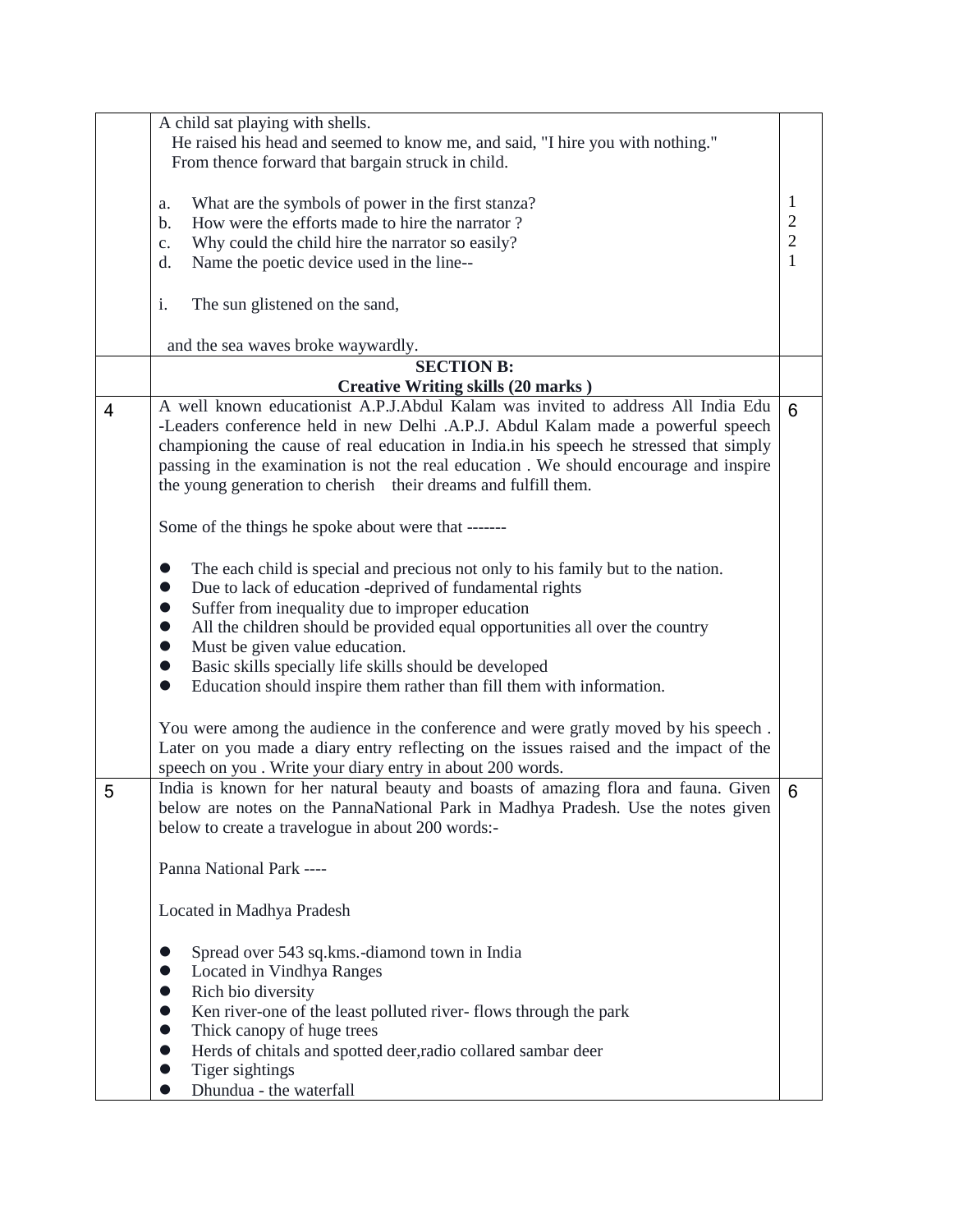|   | Mesmerizing beauty of the Gorge<br>$\bullet$                                                                                                                                                                                                                                                                                                                                                                                      |                |
|---|-----------------------------------------------------------------------------------------------------------------------------------------------------------------------------------------------------------------------------------------------------------------------------------------------------------------------------------------------------------------------------------------------------------------------------------|----------------|
| 6 | Read the following opening lines of a story:                                                                                                                                                                                                                                                                                                                                                                                      | 8              |
|   | In a small town there lived a small girl of about five. The little girl had a mother and no<br>one else. The two of them lived together happily .mother's income was meager but was<br>but sufficient to keep them alive. The mother worked very hard to earn to be able to save<br>some money. One day the little girl asked her mother to send her to school as all the<br>children of the neighbouhood were going to school--- |                |
|   | Complete the story. Keep in mind that it must have the following elements of a<br>story--- theme, setting, characters and plot                                                                                                                                                                                                                                                                                                    |                |
|   | <b>SECTION C;</b>                                                                                                                                                                                                                                                                                                                                                                                                                 |                |
| 7 | <b>TRANSLATION (20 Marks)</b><br>Given below a passage in Hindi. Read the passage and complete the translation in<br>English:-                                                                                                                                                                                                                                                                                                    | $\overline{4}$ |
|   | किसी ज़माने में एक व्यापारी हुआ करता था जिसने कई राजमिस्त्रियों और काष्ठवालों को                                                                                                                                                                                                                                                                                                                                                  |                |
|   | अपने बगीचे में एक मन्दिर बनवाने के काम में लगाया था। नियमित रूप से, वे सुबह काम                                                                                                                                                                                                                                                                                                                                                   |                |
|   | आरंभ करते थे, दोपहर को खाने के लिए छुट्टी लेते थे, और फिर शाम तक काम करने के                                                                                                                                                                                                                                                                                                                                                      |                |
|   | लिए लौटते थे।एक दिन, बन्दरों का एक समूह, उस स्थल पर पहुँचा और कारिगरों को दोपहर<br>खाने के लिए जाते हुए देखा।                                                                                                                                                                                                                                                                                                                     |                |
|   | उनमे में से एक बढई लकड़ी के कुन्दे को चीर रहा था. क्योंकि काम आधा ही हुआ था, उसने,<br>क्ल्दे में दरार बन्द न हो जाए, इसके लिए एक खूँटा लगाया. फिर औरों के साथ खाना खाने<br>के लिए चला गया                                                                                                                                                                                                                                         |                |
|   | जब काम करने वाले चले गए, बन्दर पेड़ से नीचे उतरकर, इधर उधर कूदने लगे और औजारों<br>से खेलने लगे                                                                                                                                                                                                                                                                                                                                    |                |
|   | There was once a merchant who(a)----------------------- .Regularly, they would start<br>work in the morning; and take a break for the mid-day meals,                                                                                                                                                                                                                                                                              |                |
|   | One day, a group of monkeys arrived at the site of the building and watched the workers<br>half-done; he placed a wedge in between to prevent the log from closing up. He then<br>went off along with the other workers for his meal. When all the workers were gone,<br>(d)--------------------------------                                                                                                                      |                |
| 8 | Translate this passage into English in about 100 words:--                                                                                                                                                                                                                                                                                                                                                                         | 8              |
|   | लोभ और मोह एक दूसरे का स्वरूप है. वास्तविक दृष्टि से देखा जाए यह बात एक ही है.<br>अपने आप को इस सोच के साथ चलना क्योंकि एक दुसरे का इस प्रकार का एक के साथ                                                                                                                                                                                                                                                                        |                |
|   | दूसरा अनिवार्य है जैसे हमारे शरीर में दो बाजू हैं दोनों हमारे लिए बहुत उपयोगी हैं. इसी                                                                                                                                                                                                                                                                                                                                            |                |